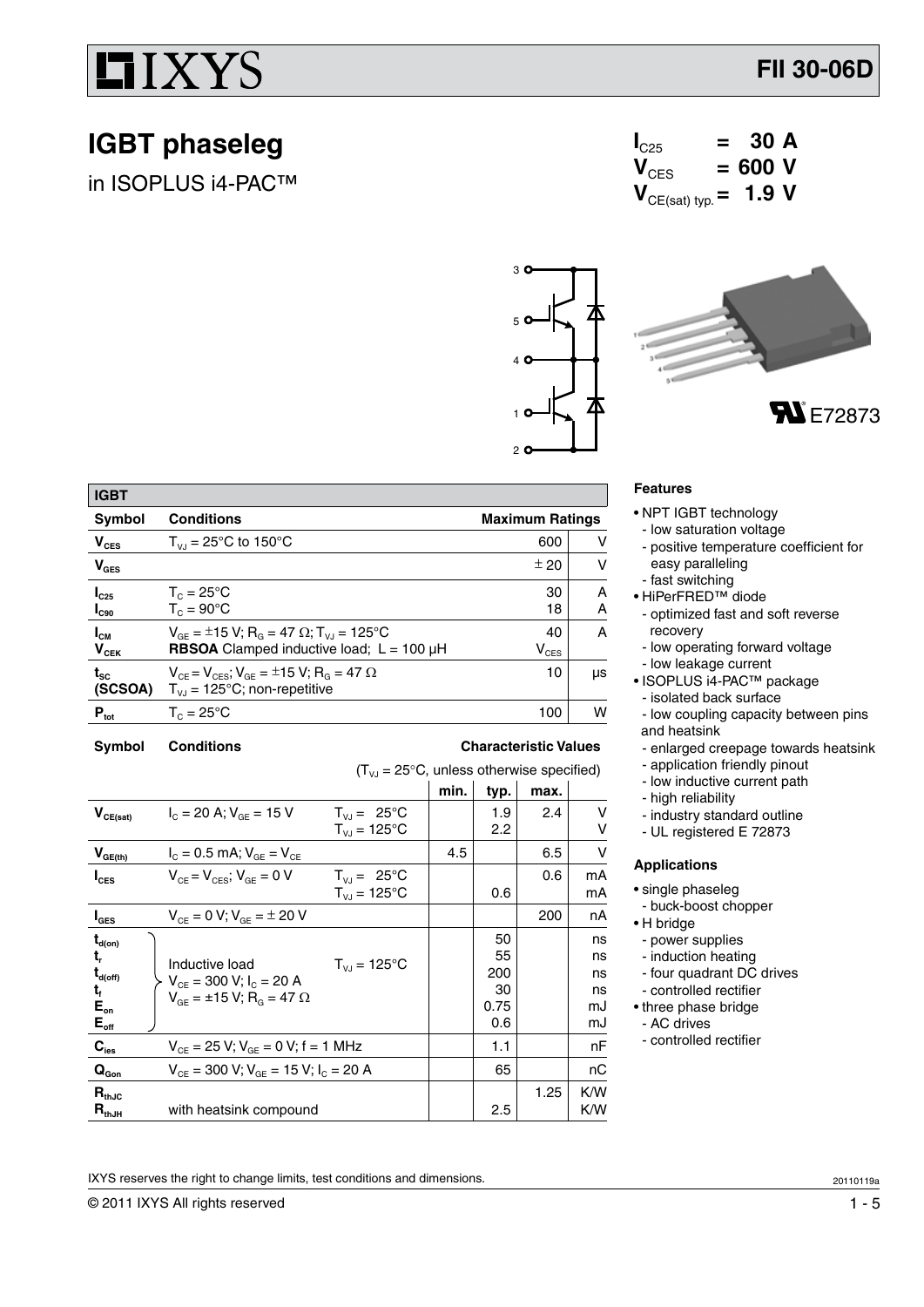

| <b>Diode</b>                |                                              |                        |   |
|-----------------------------|----------------------------------------------|------------------------|---|
| Symbol                      | <b>Conditions</b>                            | <b>Maximum Ratings</b> |   |
| $\mathsf{V}_{\mathsf{RRM}}$ | $T_{V1}$ = 25°C to 150°C                     | 600                    |   |
| $I_{F25}$                   | $T_c = 25^{\circ}$ C<br>$T_c = 90^{\circ}$ C | 30                     | Α |
| $I_{F90}$                   |                                              | 15                     | Α |

| <b>Symbol</b> | <b>Conditions</b>                                                                                                                                                                  |                         | <b>Characteristic Values</b> |      |      |     |
|---------------|------------------------------------------------------------------------------------------------------------------------------------------------------------------------------------|-------------------------|------------------------------|------|------|-----|
|               |                                                                                                                                                                                    |                         | min.                         | typ. | max. |     |
| $V_{\rm r}$   | $I_{E} = 20 A$                                                                                                                                                                     | $T_{VJ} = 25^{\circ}C$  |                              | 2.3  | 2.7  |     |
|               |                                                                                                                                                                                    | $T_{V1} = 125^{\circ}C$ |                              | 1.6  |      |     |
| $I_{\rm RM}$  |                                                                                                                                                                                    |                         |                              |      |      |     |
| $t_{rr}$      | $\begin{cases} I_F = 15 \text{ A}; \text{ di}_{F}/\text{ dt} = -400 \text{ A/µs}; \\ V_B = 300 \text{ V}; V_{GE} = 0 \text{ V}; \qquad T_{V,I} = 125^{\circ} \text{C} \end{cases}$ |                         |                              | 50   |      | ns  |
| $R_{thJC}$    | (per diode)                                                                                                                                                                        |                         |                              |      | 2.3  | K/W |
| $R_{thJH}$    | with heatsink compound                                                                                                                                                             |                         |                              | 4.6  |      | K/W |

| <b>Component</b>                         |                                        |                        |          |  |
|------------------------------------------|----------------------------------------|------------------------|----------|--|
| <b>Symbol</b>                            | <b>Conditions</b>                      | <b>Maximum Ratings</b> |          |  |
| $T_{\nu J}$<br>$\mathbf{T}_{\text{stg}}$ | operating                              | $-55+150$<br>$-55+125$ | °C<br>°C |  |
| $V_{ISOL}$                               | $I_{ISOL} \le 1$ mA; 50/60 Hz; t = 1 s | 2500                   | V~       |  |
| $F_c$                                    | Mounting force with clip               | 20120                  | Nm       |  |
|                                          |                                        |                        |          |  |

| <b>Symbol</b>                  | <b>Conditions</b>                                                      | <b>Characteristic Values</b> |      |      |          |
|--------------------------------|------------------------------------------------------------------------|------------------------------|------|------|----------|
|                                |                                                                        | min.                         | typ. | max. |          |
| $C_{\rm P}$                    | coupling capacity between shorted<br>pins and mounting tab in the case |                              | 40   |      | рF       |
| $d_s$ , $d_A$<br>$d_s$ , $d_A$ | pin - pin<br>pin - backside metal                                      | 1.7<br>5.5                   |      |      | mm<br>mm |
| Weight                         |                                                                        |                              | 6    |      | g        |



IXYS reserves the right to change limits, test conditions and dimensions.

|                |                                                                                                                                                                                                                 | <b>MILLIMETER</b> |            | INCHES     |
|----------------|-----------------------------------------------------------------------------------------------------------------------------------------------------------------------------------------------------------------|-------------------|------------|------------|
| DIM.           | <b>MIN</b>                                                                                                                                                                                                      | <b>MAX</b>        | <b>MIN</b> | <b>MAX</b> |
| A              | 4.83                                                                                                                                                                                                            | 5.21              | 0.190      | 0.205      |
| A1             | 2.59                                                                                                                                                                                                            | 3.00              | 0.102      | 0.118      |
| A2             | 1.17                                                                                                                                                                                                            | 2.16              | 0.046      | 0.085      |
| b              | 1.14                                                                                                                                                                                                            | 1.40              | 0.045      | 0.055      |
| b2             | 1.47                                                                                                                                                                                                            | 1.73              | 0.058      | 0.068      |
| b4             | 2.54                                                                                                                                                                                                            | 2.79              | 0.100      | 0.110      |
| C              | 0.51                                                                                                                                                                                                            | 0.74              | 0.020      | 0.029      |
| D              | 20.80                                                                                                                                                                                                           | 21.34             | 0.819      | 0.840      |
| D <sub>1</sub> | 14.99                                                                                                                                                                                                           | 15.75             | 0.590      | 0.620      |
| D <sub>2</sub> | 1.65                                                                                                                                                                                                            | 2.03              | 0.065      | 0.080      |
| E              | 19.56                                                                                                                                                                                                           | 20.29             | 0.770      | 0.799      |
| E1             | 16.76                                                                                                                                                                                                           | 17.53             | 0.660      | 0.690      |
| e              |                                                                                                                                                                                                                 | 3.81 BSC          |            | 0.15 BSC   |
| L              | 19.81                                                                                                                                                                                                           | 21.34             | 0.780      | 0.840      |
| L1             | 2.11                                                                                                                                                                                                            | 2.59              | 0.083      | 0.102      |
| Q              | 5.33                                                                                                                                                                                                            | 6.20              | 0.210      | 0.244      |
| R.             | 2.54                                                                                                                                                                                                            | 4.57              | 0.100      | 0.180      |
| W              |                                                                                                                                                                                                                 | 0.10              |            | 0.004      |
|                | Die konvexe Form des Substrates ist typ. < 0.05 mm über<br>der Kunststoffoberfläche der Bauteilunterseite<br>The convex bow of substrate is typ. $< 0.05$ mm over plastic<br>surface level ofdevice bottom side |                   |            |            |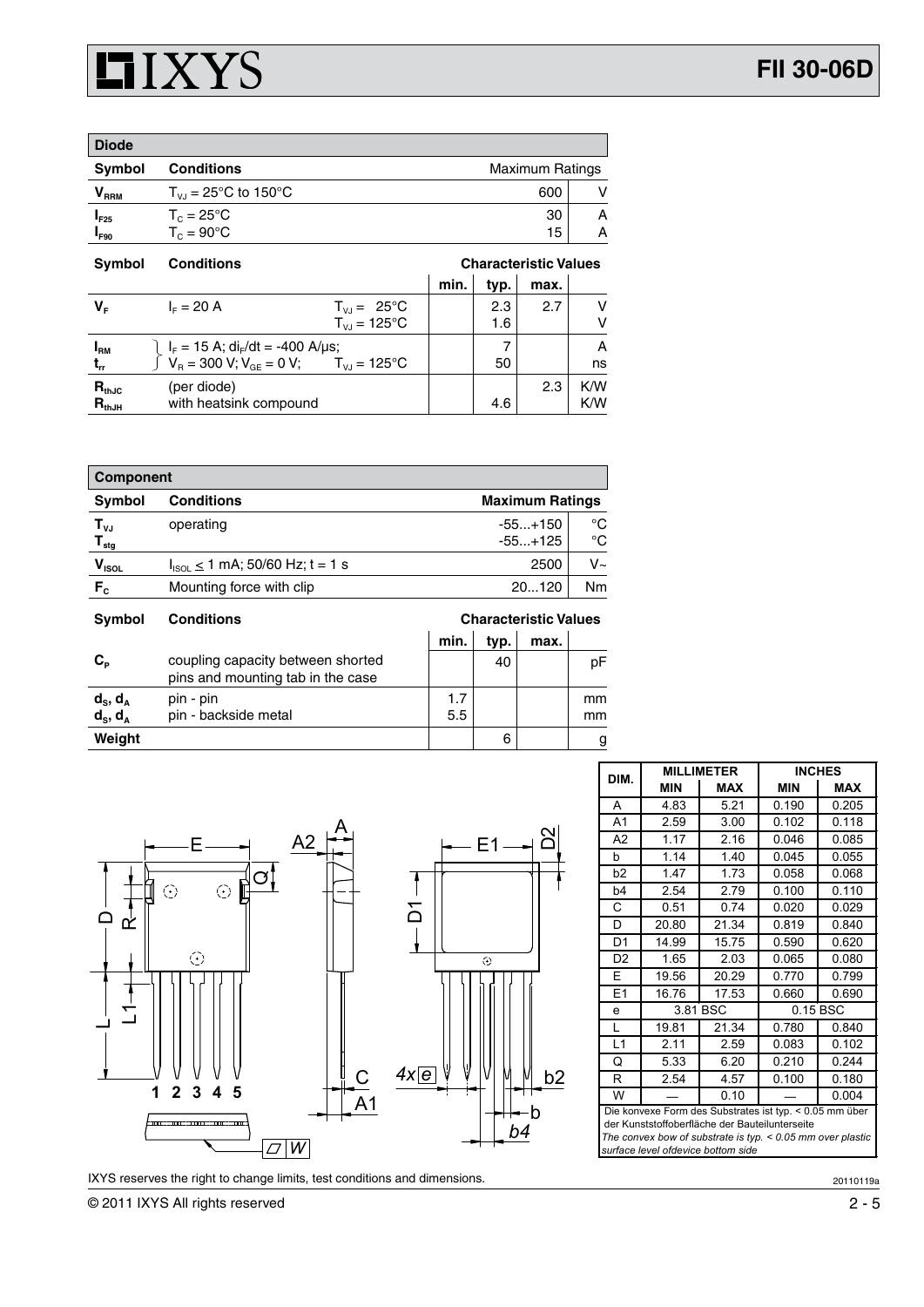

#### Typ. output characteristics





 $V_{GE} = f(Q_q)$ parameter:  $I_{\text{C puls}} = 20 \text{ A}$ 





IXYS reserves the right to change limits, test conditions and dimensions.

#### Typ. output characteristics

 $I_{\rm C}=f$  (  $V_{\rm CE})$ parameter:  $t_p = 250 \text{ }\mu\text{s}$ ;  $T_j = 125 \text{ }^{\circ}\text{C}$ 



#### Typ. capacitances

 $C = f(V_{CE})$ parameter:  $V_{GE} = 0 \text{ V}$ ;  $f = 1 \text{ MHz}$ 



#### Short circuit safe operating area

 $I_{\text{Csc}}=f$  (  $V_{\text{CE}}$  ),  $\, T_{\text{j}}=150 \ ^{\circ}\text{C}$ parameter:  $V_{GE} = \pm 15 \text{ V}$ ;  $t_{sc} \le 10 \text{ }\mu\text{s}$ ;  $L < 50 \text{ }\text{hH}$ 



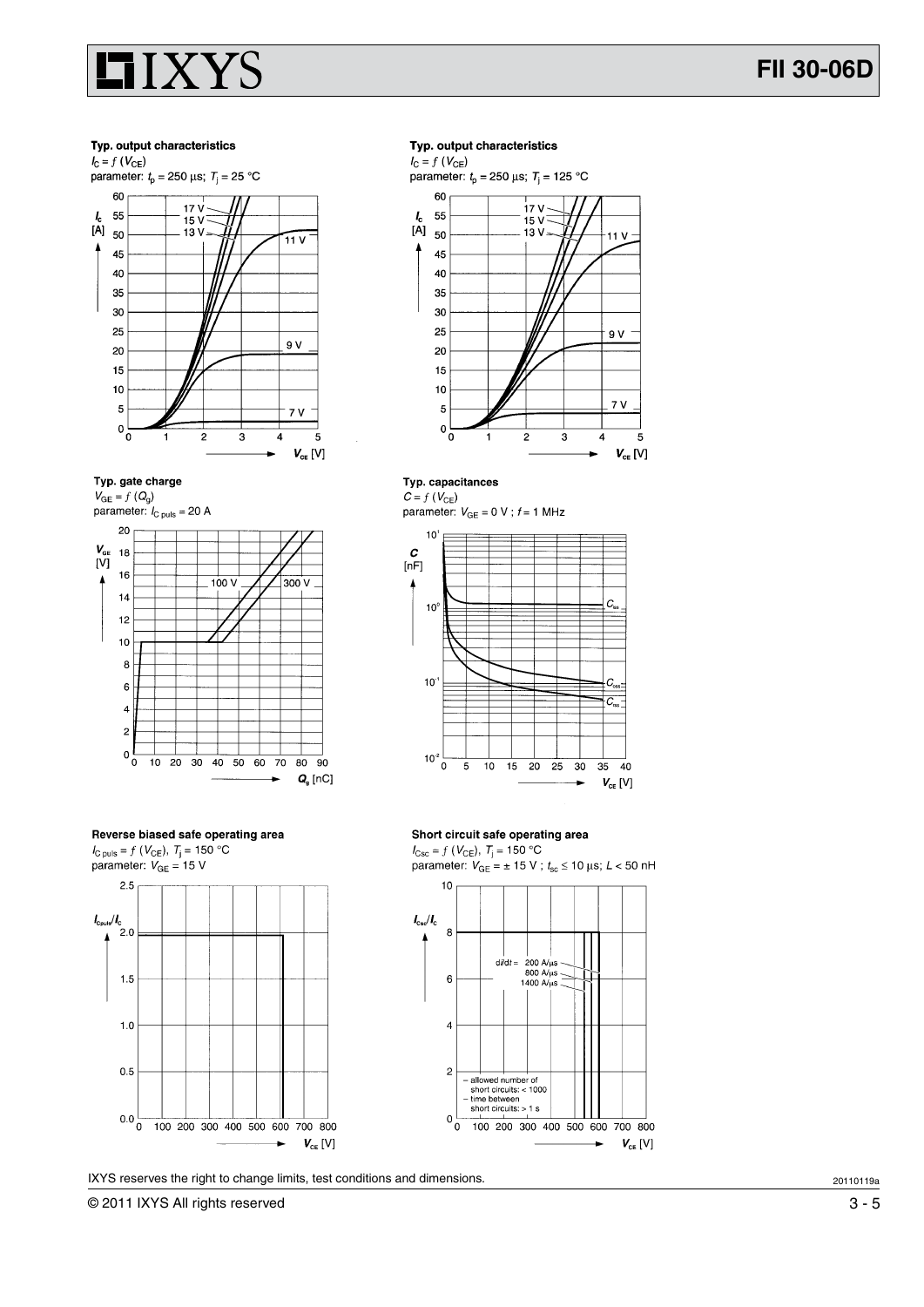

#### Typ. switching time

 $t = f(l<sub>C</sub>)$ , inductive load,  $T<sub>i</sub> = 125$  °C parameter:  $V_{CE}$  = 300 V;  $V_{GE}$  = ± 15 V;  $R_G$  = 33  $\Omega$ 



Typ. switching losses

 $E = f(l<sub>C</sub>)$ , inductive load,  $T<sub>i</sub> = 125 °C$ parameter:  $V_{\text{CE}} = 300 \text{ V}$ ;  $V_{\text{GE}} = \pm 15 \text{ V}$ ;  $R_{\text{G}} = 33 \Omega$ 



#### Typ. switching time

 $t = f(R_G)$ , inductive load,  $T_i = 125$  °C parameter:  $V_{CE}$  = 300 V;  $V_{GE}$  = ± 15 V;  $I_C$  = 30 A



#### Typ. switching losses

 $E = f(R_G)$ , inductive load,  $T_i = 125$  °C parameter:  $V_{CE} = 300$  V;  $V_{GE} = \pm 15$  V;  $I_C = 30$  A





IXYS reserves the right to change limits, test conditions and dimensions.